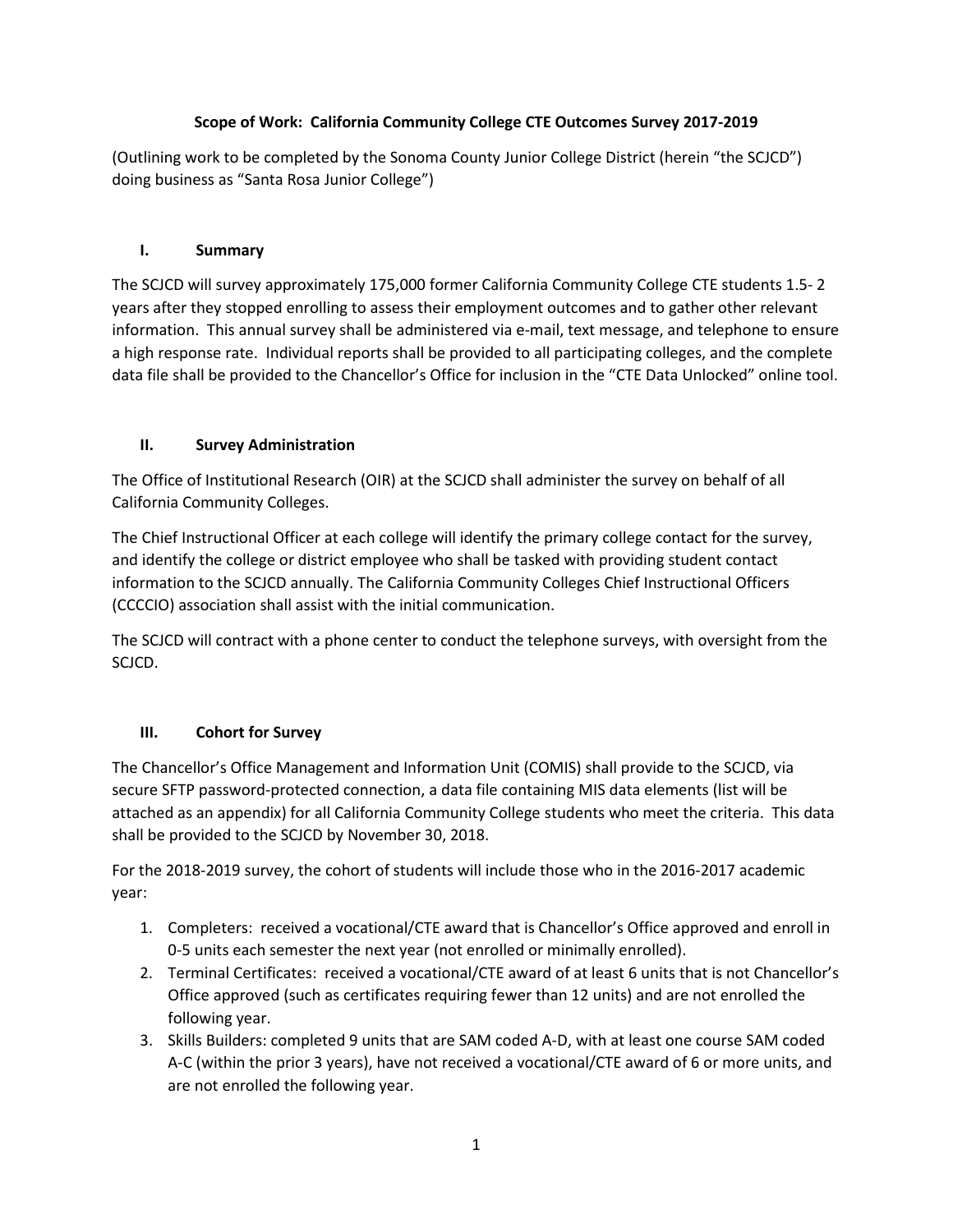## **IV. Student Contact Information**

In order that the former students may be surveyed, each college/district shall provide contact information, to the extent available to the college/district, to the SCJCD for the students identified by COMIS for inclusion in the survey (cohort parameters are listed above). Student contact information provided by the college/district to the SCJCD shall include:

- Full first name
- Full last name
- e-mail 1
- e-mail 2
- phone 1
- phone 2

#### **V. Responsibilities of the SCJCD**

- 1. The SCJCD will collaborate with CCCCIO to identify the primary contact at each college, and to identify the college/district employee who shall provide cohort student contact information to the SCJCD.
- 2. The SCJCD will coordinate with COMIS to conduct the data extraction according to cohort parameters (listed above).
- 3. The SCJCD will provide the identified college contacts with a list of unique student identification numbers (COMIS data element SB00) reflective of the survey cohort, which the college/district will use to provide the student contact information listed above. Only those contacts who have been authorized by the college's Chief Instructional Officer will receive the list of unique student identification numbers. The college will remove the unique student identification numbers (COMIS data element SB00) prior to sending the file to SCJCD. The exchange of these files will occur via password-protected website. In addition, colleges will be asked to provide high and low resolution versions of the college logo to brand the survey for their students.
- 4. Upon receipt of the student contact information, the SCJCD will conduct the e-mail survey to all students, including a minimum of one reminder.
- 5. The SCJCD will contact non-responders with a text message inviting them to take the survey, with a minimum of one reminder to non-responders.
- 6. The SCJCD will work closely with a contracted phone center to complete the telephone phase of the survey. All contact information will be transmitted to the authorized subcontractor via a password-protected SFTP, which will be accessed by management level staff. The phone center will receive local Institutional Review Board (IRB) approval prior to administering the telephone phase of the survey. These IRB documents are publicly available upon request.
- 7. The SCJCD will provide each college with an individualized report regarding student responses.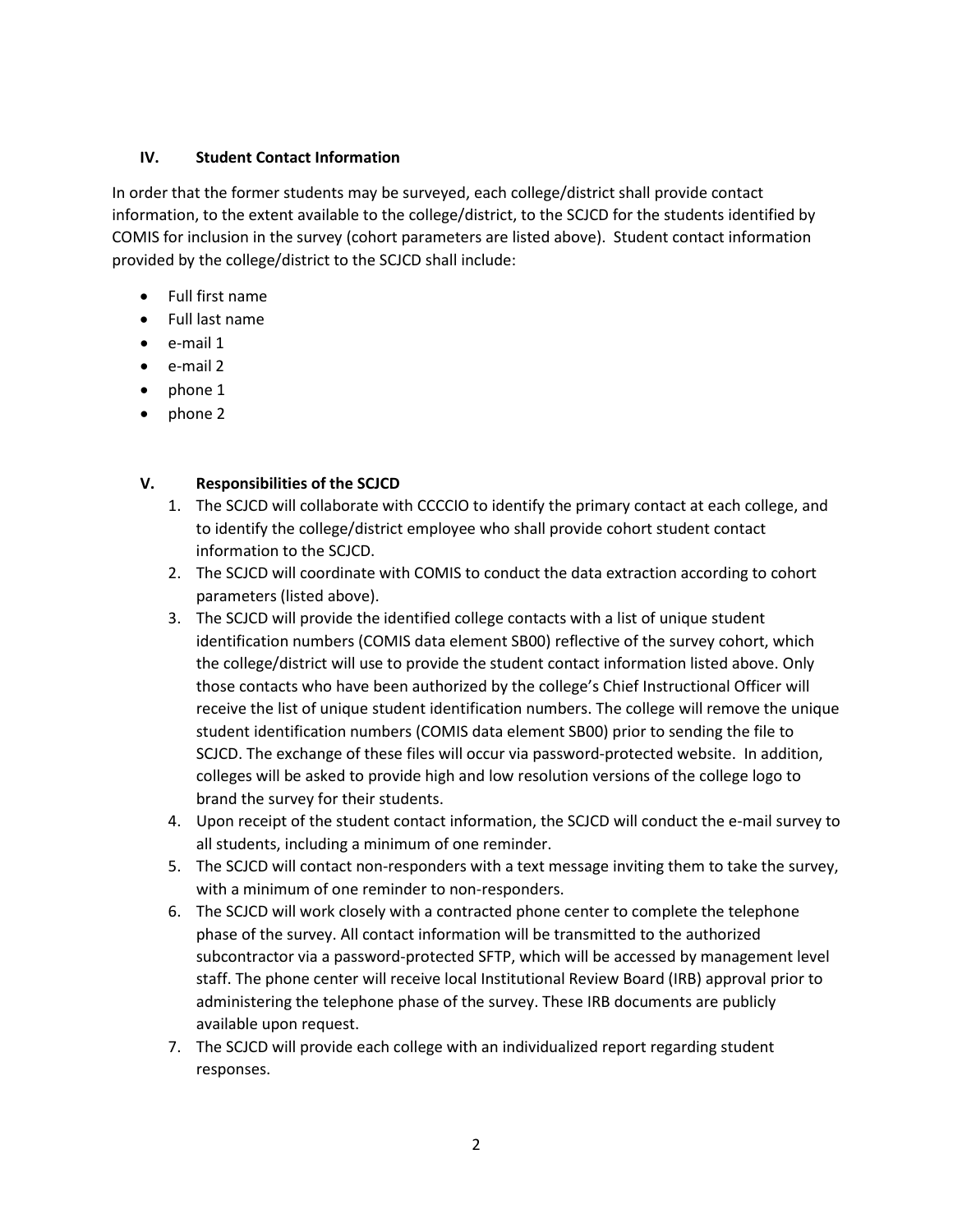- 8. The SCJCD will provide each college via password-protected website with the dataset for its students upon request from the contact person identified by the Chief Instructional Officer.
- 9. The SCJCD will provide an aggregated statewide report for all students in the survey.
- 10. The SCJCD will provide the Chancellor's Office with a complete statewide data set for inclusion in the online CTE Data Unlocked tool, and will provide regional data sets to Centers for Excellence upon request.
- 11. Other data requests will be vetted by the CTEOS Advisory Committee, which includes representation from the Chancellor's Office.
- 12. The SCJCD will conduct presentations and workshops to promote the understanding and use of CTEOS data for local, regional, and statewide improvement of CTE programs at California Community Colleges.

# **VI. Timeline**

This survey project will span the 2018 and 2019 academic years, beginning October 1 and ending September 30 each year. Annual calendar:

- By October 1, the CCCCIO will forward an informational e-mail message to its members, asking each CIO to identify a primary contact at the college, and to name the college/district employee who shall be tasked with providing student contact information to the SCJCD,
- By October 30<sup>th</sup>, colleges will provide contact information to the SCJCD.
- By November 30<sup>th</sup>, COMIS will provide a data file of MIS data elements for students identified for inclusion in the survey.
- By December  $15<sup>th</sup>$ , the SCJCD will provide the list of unique student identification numbers (COMIS data element SB00) to the appointed employee at each college/district to extract student contact information
- By January 15<sup>th</sup>, each college/district will provide student contact information to the SCJCD and low and high resolution logos
- By the end of February, SCJCD will administer the surveys electronically and via text
- By the end of August, the survey will be administered by telephone
- By the end of September, the SCJCD will provide individual college reports and an aggregated statewide report.
- By the end of September, the SCJCD will provide colleges with individual detailed data sets, and will provide a complete statewide data file to the Chancellor's Office for inclusion in the online CTE Data Unlocked tool.